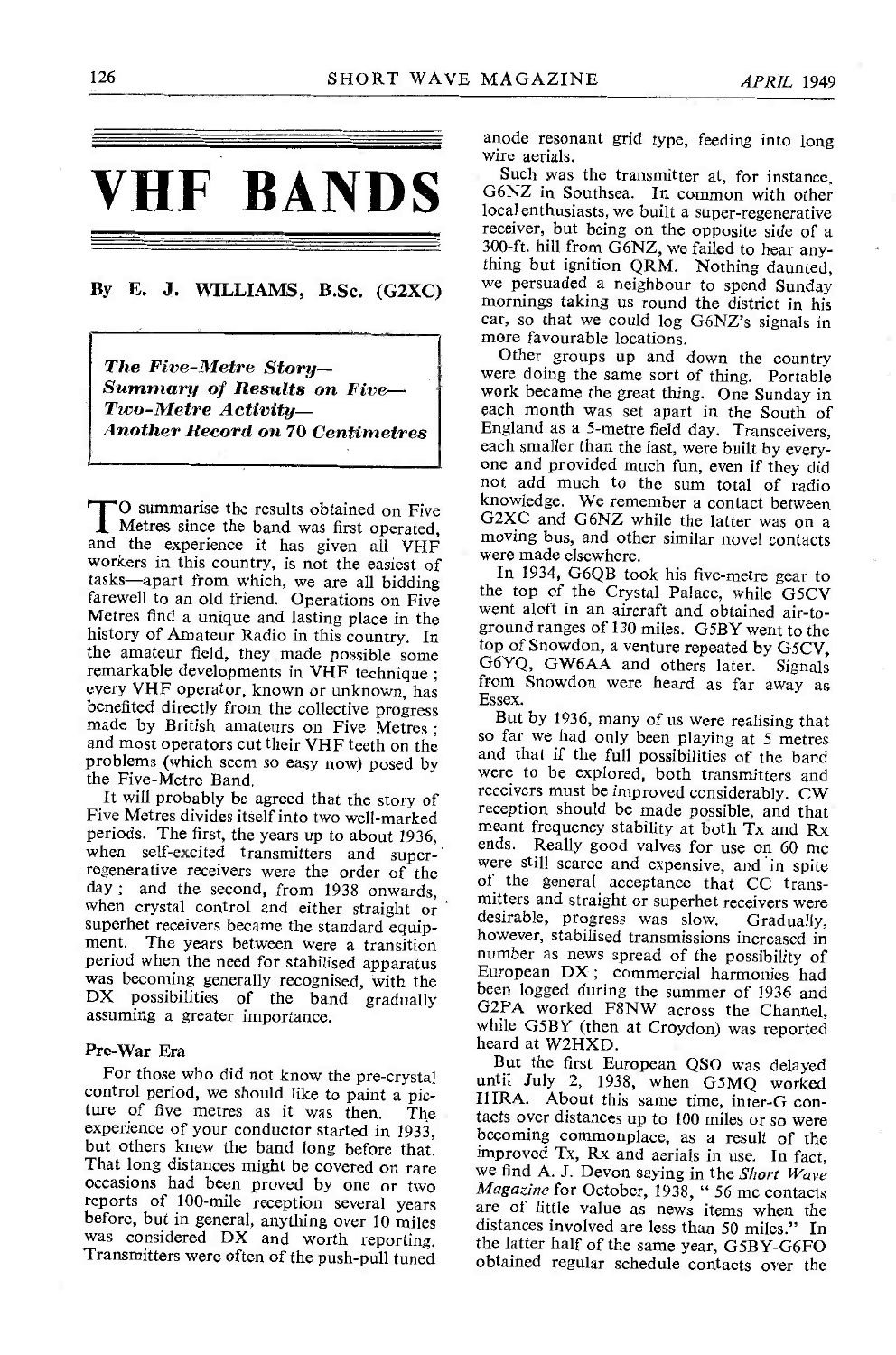126-mile path between Croydon and Newport, Mon., for the first reliable ground-to-ground GDX, and G6FO also logged G6DH at 180 miles. The G5BY-G6FO contacts stood for many months as the GDX record.

Early 1939 found G6DH striving to work ON4DJ across 85 miles of sea. And so came the summer, when in 8 days of June, G6CW made 13 contacts over 100 miles. Contacts between G and I were made on June 1, 13, 24 and 25, and G2ZV and G6CW set up a new inter-G record of 150 miles. The Snowdon tests of that same summer were, however, not so successful as a result of a severe gale which reduced all the expectations of GW6AA and his helpers to nothing. In spite of that 25 stations were worked, including G6CW at 137 miles. In August, 1939, the GDX record advanced another stage, when the late G2OD (Worthing) contacted G8KD (Sheffield) over (Worthing) contacted GBKD (Sheffield) over a 190 -mile path, while G2AO (Eastbourne) worked PAØPN. When, on the outbreak of war, activity ceased on September 3, 1939, not only had the GDX record been brought to a figure which would have been considered incredible only a few years previously, but contacts had been made between G and EI, F, I and PA.

#### Post-War Results

And so to 1946, when with the return of amateur licences the Five-Metre Band was one of the two bands made available, but shorn now of its LF end. With better and cheaper valves, and a general trend towards beams in place of long wires and simple dipoles, GDX was soon being worked. By June, A. J. Devon, in his feature "Five Metres" in the *Magazine*, was beginning to run out of superlatives! G5BY made the first inter-European contact on May 19, working IIFA. About the same time G5MQ and G6VX were maintaining a 184 -mile schedule for 15 evenings in succession, while G5BY worked G5MQ on May 13 over a 215-mile path. As A.J.D. said that month, "Inter -G working up to 200 miles is passing from the very uncommon and exciting". During June, the band opened to Europe on six occasions, G2XC, 5BD, 5BY, 5LL, 5MP and 6CW being there is take advantage of it. G5BY and G6LK started a regular schedule over 156 miles with remarkably consistent results. The GDX record passed to G5BY/ G8UZ. July 23, 1946, was an outstanding evening for inter -G work, while August 22 provided the best European evening of the year with the first HE contacts being made. Early October brought a fortnight of excellent conditions for GDX working, the evening of October 11 surpassing anything previously experienced. Complaints were coming in of congestion at the LF end of the band, and of

|        | <b>COUNTIES</b><br>WORKED LIST<br><b>Starting Figure, 14</b>                     |
|--------|----------------------------------------------------------------------------------|
|        | From Fixed QTH only                                                              |
| Worked | <b>Station</b>                                                                   |
| 43     | G3APY (225)                                                                      |
| 42     | G3BLP (254)                                                                      |
| 41     | G5WP                                                                             |
| 40     | G5BD (234), G6CW                                                                 |
| 39     | G2ADZ, G2AJ (341), G2OI, G5JU                                                    |
| 38     | G2MR, G5MA, G3ABA (189)                                                          |
| 37     | G2CIW (219), G3DCV, G5YV (191)                                                   |
| 36     | G5MQ, G6OS (186), G8UZ                                                           |
| 35     | G5BM, G6MN (150)                                                                 |
| 34     | G2NH (270), G2RI (167), G5VB, G6LK, G6VX                                         |
| 33     | G5BY, G5GX (147), G6XM (319), G8WV<br>G5RP,                                      |
| 32     | G2IQ, G2XC (320), G3IS (143), G3WW, G4LU, G5BJ (114),<br>G6OH, G8KL (151)        |
| 31     | G2AXG, G5PP                                                                      |
| 30     | G2KI (177), G3BK, G5PY (251)                                                     |
| 29     | G2KG (164), G4AP                                                                 |
| 28     | G3CGQ (146), G6HD (181)                                                          |
| 27     | G2BMZ, G3BOB (130), G3KX/A, G4IG, G8UR                                           |
| 26     | G4MR (154), G5HN, G5LC (144), G6NF (170), G8SM (159)                             |
| 25     | G2AOK/A,G4RO (164), G5LQ (200)                                                   |
| 24     | G6UH (226), G6VC (137), G8GX,<br>G8KZ (198), G8WC                                |
| 23     | G2NM, G5LQ, G8PX                                                                 |
| 22     | G2ADR, G2AOL (100), G2HLF<br>(134), G3CWW (194), G5IG,<br>G6KB (170), G6LC, G8QX |
| 21     | G2AUA,<br>G2KF (121), G6SM<br>(115), G8LY                                        |
| 20     | GSCP,<br>G3BW,<br>G5MR (119),<br>$_{\rm G6TF}$                                   |
| 19     | G2LC (136) G5UM (150) G6ZQ                                                       |
| 18     | G2HDY (135), G6FO, G6UW,                                                         |
| 17     | G3YH, G3COJ                                                                      |
| 16     | - 8<br>GW5SA                                                                     |
| 15     | G3EHY, G6CB, G8IC, G8TS (170)                                                    |
| 14     | G3BTC (108), G8JO                                                                |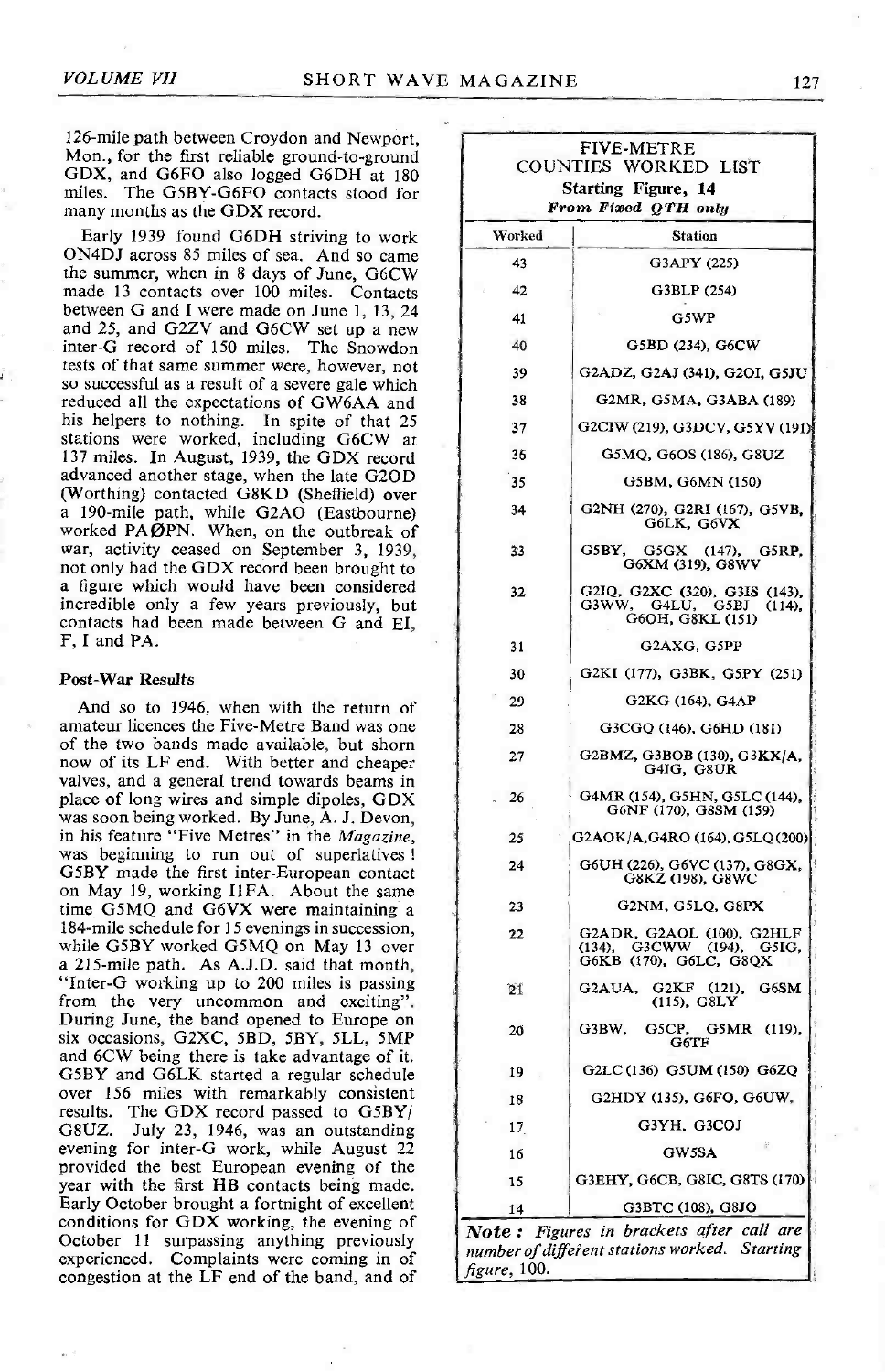weak, unindentifiable 'phones who failed to sign on CW.

In November came the first Short Wave Magazine Five-Metre Contest, lasting a fortnight. From the point of view of GDX, the event was a failure, conditions being far below normal, but all participants enjoyed it and<br>activity was outstanding. G6VX (Hayes) was the easy winner of this Contest, with G5MA his runner up. There was a total entry of 44, and A. J. Devon estimated that about 300 G's were active on the band during the period.

# Aurora Openings

March 8, 1947, was the date of the first major Aurora opening on 58 mc, GDX signals being received from the North irrespective of great -circle directions and with fuzzy notes. During a further auroral display on April 17, G5MA (Ashstead) was logged by GM3BDA<br>(Airdrie). In April, 1947, A.J.D., in the (Airdrie). In April, 1947, A.J.D., in the *Magazine*, launched "Counties Worked" as a method of assessing collective progress, com-<br>menting that there was known to be activity in 30 G counties. G5MA became first leader in the table with 22 counties worked. The EDX season opened on May 14 with the GM's receiving I's, while at G2XC we worked 21 counties in a month! The table of Five-<br>Metre Firsts was growing rapidly, and by the end of the summer 11 different European countries had been worked from the U.K.<br>W5BSY/MM added to the excitement of that summer of 1947 by operating on 5 metres from the Mediterranean area, and a new GDX record was set up on June 1, 1947, over 285 miles between G5BY and G5GX.

#### Personality Note

In November, 1947, your present conductor took over from A. J. Devon, who for years had contributed this feature. As many may have guessed, it might now be disclosed that A.J.D. was the pseudonym of the Editor of the Short Wave Magazine.

Five -metre news was temporarily eclipsed by the DX openings on 6 metres. A second Five -Metre Contest in January, 1948, attracted a good entry, although again we were unlucky with conditions. G6VX and G5MA repeated their former success and, as in the previous contest, occupied the first two places. The The Counties table now showed several idea of the "Fiveband Club" was born on stations at the 31 level. Excitement grew as February 21, and was immediately well supported by VHF enthusiasts.

Rise-

Activity Week -Ends provided a valuable incentive during the summer of 1948. By a remarkable coincidence, all these week-ends inundated with requests to make every week-

|                               | <b>FIVE-METRE</b><br><b>COUNTRIES WORKED LIST</b>                                                       |  |  |
|-------------------------------|---------------------------------------------------------------------------------------------------------|--|--|
| <b>Starting Figure, 3</b>     |                                                                                                         |  |  |
| Worked                        | <b>Station</b><br>$\epsilon$                                                                            |  |  |
| 17                            | G6LK (D, F, FA, G, GI, GM, GW, HB, I, LA, OE, OK, ON,<br>OZ, PA, SM, ZB1)                               |  |  |
| 15                            | G5BY (D, F, FA, G, GW, HB, I,<br>LA, OE, OK, OZ, PA, SM,<br>ZB1, ZB2)                                   |  |  |
|                               | G5YV (D, F, FA, G, GI, GM, GW, HB, I, OE, OK, ON, OZ,<br>PA, SM)                                        |  |  |
| <b>13</b>                     | G5WP                                                                                                    |  |  |
| -12                           | G2XC, G5BD, G5MA, G5MQ                                                                                  |  |  |
| 11                            | G2AJ, G3KX/A, G5CP, G6XM                                                                                |  |  |
| 10                            | G2ADZ, G2AOK/A, G2MR,<br>G3APY,<br>G3BW,<br>G2OI,<br>G3DCV, G5BM, G5GX, G5VB                            |  |  |
| 9                             | G2BMZ, G2CIW, G2NH, G3IS                                                                                |  |  |
| 8                             | G3COJ.<br>G2ADR.<br>GI2HML,<br>G3YH, GI5SJ, G6CW, G6DH,<br>G6LC, G8GX, G8TS, G8UZ                       |  |  |
| 7                             | G2KG, G2QY, G3ABA, G3BLP,<br>G4AP, G4LU, G6MN, G8SM,<br>G8UR                                            |  |  |
| 6                             | GM2DI, GM4JO, G4MR, G4RO,<br>G6TF, GM6XI, G8IC, G8KL,<br>G8KZ, G8WV                                     |  |  |
| 5                             | G2BDO.<br>G2KF.<br>G2RI.<br>GM3BDA, G3BXE, G3WW,<br>G4IG, G4LX, G5BJ, G5IG.<br>GM5VG,<br>G5LC,<br>G5PY, |  |  |
|                               | GI6VU, G8LY                                                                                             |  |  |
| 4                             | G2DBF, GM3AXO, G3CWW,<br>GM3NH, GM3OL,<br>G3TP,<br>G5MR, G6OH, G8WC                                     |  |  |
| $\left\{ \cdot \right\}$<br>3 | G2HLF, G2KI, G3CGQ, G3CYY,<br>G5LO. G6HD, G8JO, G8VN                                                    |  |  |

end an "activity" one ! GM3OL and the Newcastle group broke through to the Midlands in May, and several new counties, notably Dorset, Somerset and Suffolk, appeared on the 5-metre map.

The Counties table now showed several in June GM3OL and G3BW were heard in the London area, and on June 13 a new GDX record was achieved by G3BLP and GM3OL, the distance being 296 miles. On June 9 a tropospheric contact between G2XC and PAWL, 370 miles, also set a new record. In fact, some 19 contacts during June of over, 200 miles *via* the troposphere were recorded in our columns. June 4 saw an excellent Euro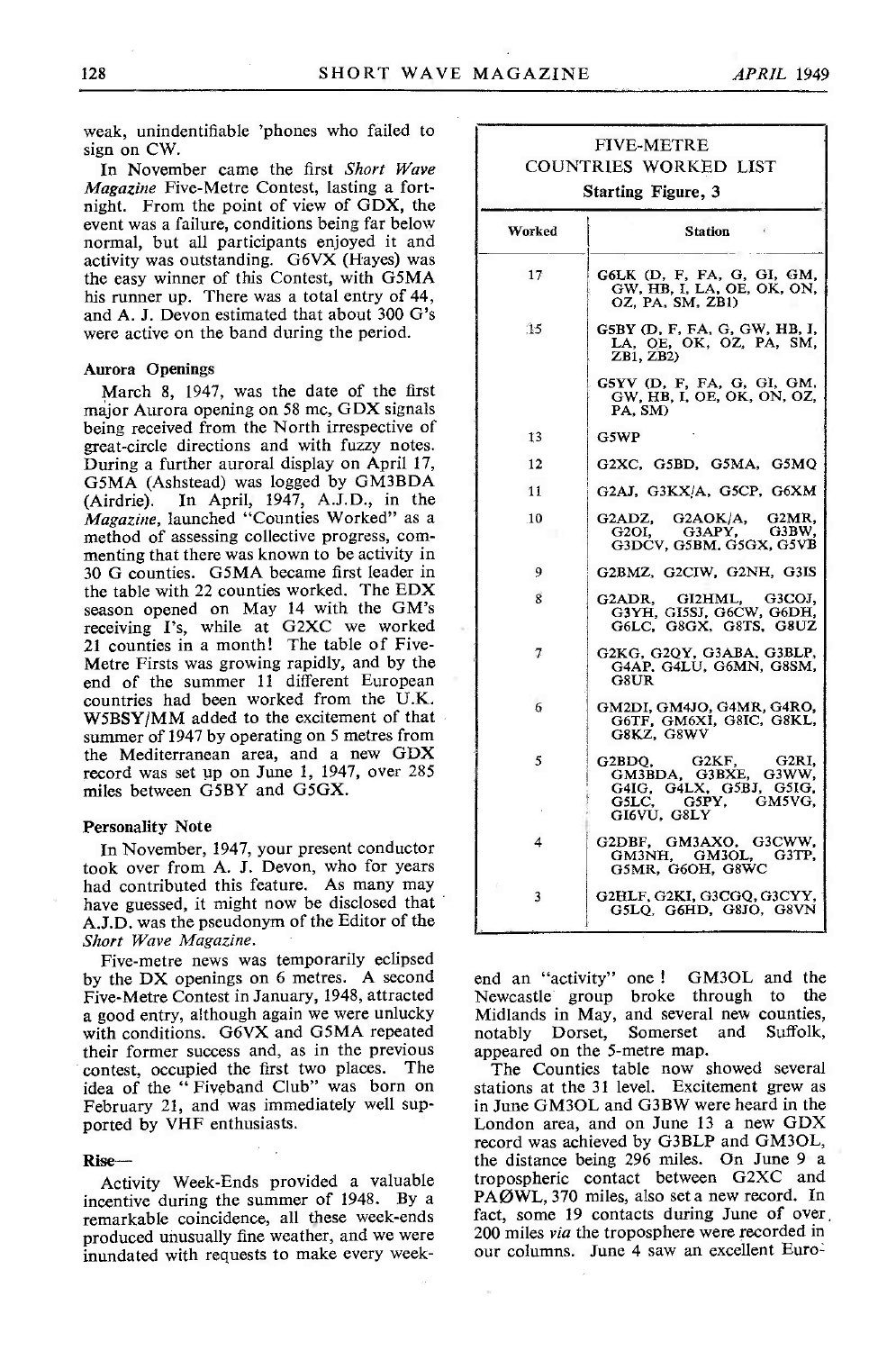pean opening, as many as eight different countries being heard.

With greatly increased activity in GI and GM the stage was well set for August 7, when an amazing spell of "aurora conditions" opened the band for working between the band was held for so many operators.<br>Southern G and GM's and GI's. Record Many of the calls that were in the five-metre Southern G and GM's and GI's. contact was that by G5MA and GM2DAU, a news in 1933 still hit the headlines in 1948.<br>distance of 363 miles. A further outcome of Among its regular habitués existed a unique this occurrence was a rapid rise in the counties spirit of friendly rivalry, an amazing willing-<br>worked. G5WP reaching 41 and G6LK ness to help the other man, even to break one's worked, G5WP reaching 41, and G6LK ness to help t<br>making his total 16 countries own records. making his total 16 countries.

### -And Fall

became available for amateur use and from that date five -metre activity started on a steady decline. A contest organised by the R.E.F. readers' reports have been acknowledged by on October 23-24 produced a brief burst of research laboratories in several countries as a activity and enabled G3HWJA and G3CQC to make 460-mile contacts with F8YZ, thus raising the tropospheric record to an even higher<br>figure. A second break in the general lull came as a result of our own *Magazine* VHF Contest there, then on 70 cms. The experience of Five-<br>in mid-November. This time conditions were Metre operation enabled excellent two-metre excellent and numerous over-200-mile contacts were made, G5BY and G3HW/A being the outstanding stations.

To round it all off, we reproduce herewith the last set of Five -Metre Achievement Tables, based upon all the available information. Some of the figures are interesting : No less than 43 counties worked, 42 of them by a station in the South London area; nearly 100 stations figuring in the Counties Worked list, for which the qualifying standard is 14 counties ; 17 European countries worked by one station, followed by two operators with 15 countries each ; a total of 88 stations shown in the Countries Worked list; 11 European countries worked first time on 58 me post-war, three of them-North Africa, Switzerland and Czechoslovakia-by the same operator ; an estimated total of not less than 600 G stations which have appeared on the band ; and some distance records which will stand as a monu-<br>ment to the operators who made them.

The detail of all this achievement, over a period of years, is contained in the pages of the Short Wave Magazine, which from the beginning has devoted much space, time and energy to the VHF bands. No other record can be so complete nor so accurate. It is with pride that we look upon their results in the VHF field and the vast accumulation of tech-<br>nical knowledge and experience gained by so many of our readers for still further VHF exploration. But unless they had taken the time and the trouble, not only to record their<br>results but also to report them to us, this alltoo-brief Summary would not have been

possible, and much of the history of VHF achievement would have been lost.

And so we come to the close of the story. Among the thoughts which pass through one's mind is the remarkably persistent attraction the band was held for so many operators. news in 1933 still hit the headlines in 1948. Among its of friendly rivalry, an amazing willing-<br>ness to help the other man, even to break one's<br>own records.<br>From the technical point of view the Five-

On September 1, 1948, the two-metre band tunity to investigate sporadic-E propagation; Metre Band laid the foundations of British<br>VHF technique and provided a grand opporthe Summaries of European Activity and EDX contacts which we prepared from readers' reports have been acknowledged by valuable contribution to the study of VHF propagation problems.<br>Most of the well-known 5-metre call-signs

can now be heard on two metres-or if not there, then on 70 cms. The experience of Fiverecords to be set up within a few months. On

| <b>FIVE-METRE FIRSTS</b> |                               |  |  |  |
|--------------------------|-------------------------------|--|--|--|
| France                   | G2FA/F8NW<br>March 29, 1936   |  |  |  |
| Italy:                   | G5MQ/I1IRA<br>July 2, 1938    |  |  |  |
| Holland:                 | G2AO/PAØPN<br>August 17, 1939 |  |  |  |
| North Africa:            | G5BY/FA8B<br>June 24, 1946    |  |  |  |
| Switzerland:             | G5BY/HB9CD<br>August 22, 1946 |  |  |  |
| Sweden:                  | G5TH/SM5FS<br>May 24, 1947    |  |  |  |
| Denmark:                 | GM8MJ/OZ7G<br>May 24, 1947    |  |  |  |
| Belgium:                 | G6DH/ON4KN<br>May 25, 1947    |  |  |  |
| Czechoslovakia:          | G5BY/OK2MV<br>June 22, 1947   |  |  |  |
| Malta:                   | G6LK/ZB1AB<br>June 30, 1947   |  |  |  |
| Gibraltar:               | G2XC/ZB2A<br>July 22, 1947    |  |  |  |
| Norway:                  | G2BJS/LA1V<br>June 26, 1948   |  |  |  |
| Austria :                | G5GX/OE1CD<br>July 2, 1948    |  |  |  |
| Germany:                 | G5BM/D7RB<br>July 2, 1948     |  |  |  |
|                          |                               |  |  |  |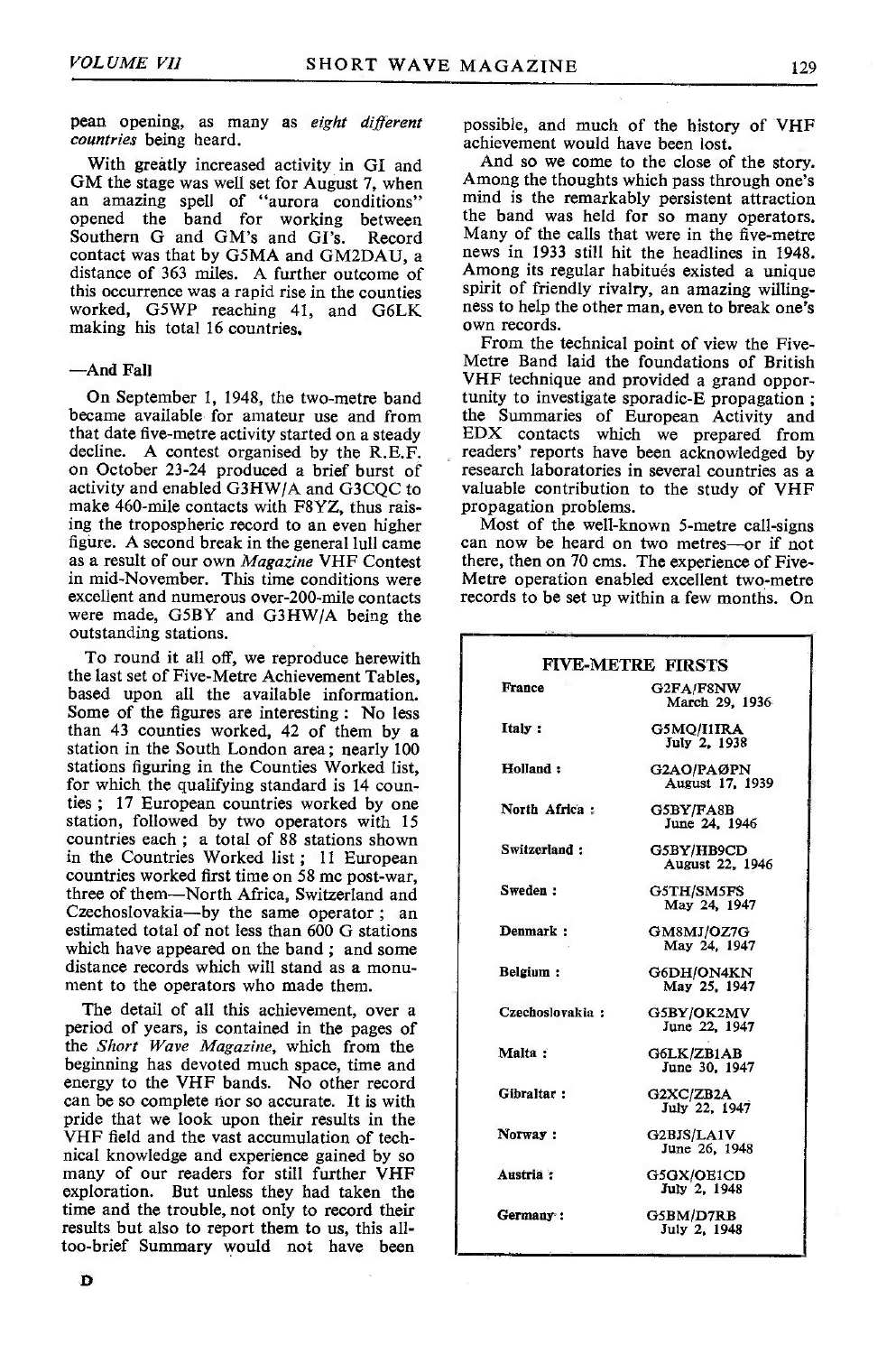70 cm. technique is somewhat different, but we have no doubt that the persistence and endeavour which brought success on "five"<br>will prevail on 70 cm, as well and that in due course a story of great achievements will be written for this new band. Five has gone ! Here's to Two and Seventy !

#### THE 145 AND 420 MC BANDS

In spite of generally poor conditions on the VHF bands, the large number of reports we VHF bands, the large number of reports we on multi-element beams. interest is well maintained. On the other hand, we do feel that if *all* those who wrote to us complaining of lack of signals were to be as active as they wish others to be, the liveliness of the bands would be something at which to marvel !

# New 70 Cm. Record

On March 19, G3AHB/A-G2WS/P made it on 420 mc over the 24-mile path Hayes-Oxted, Surrey, where G2WS was operating portable. The contact was held for an hour, with signals reported R5,S8 both ways-our congratulations to the operators concerned,  $\frac{0.000 \text{ m}}{1 \text{ mile}}$ who are working hard on 70 cm. It will only be a matter of time and opportunity before this distance is increased still further.

On 420 mc the number of active stations is on the upgrade. On the South Coast G3BEX and G3BNR are on daily in Southwick, Sussex, at 0715 and 2200. Their home OTH's are badly screened to the north by the South Downs, but they hope to be out portable very<br>soon. At present they are running a pair of<br>RL18's (EC53) into a 24-element beam con-<br>Despite the CN. G8IC is active near-<br> $\frac{1}{2}$ sisting of 12 radiators and 12 reflectors. A every evening at 2100 hoping for a break ! He higher -powered Tx is likely before long. The Rx is an RAF 1359 superhet. Over their  $2\frac{1}{4}$ - $\frac{1}{2}$  mile path S9 signals are received. G3LV for times of North and South transmissions (Southsea) is also on 70 cm. with an 18-element<br>beam, while in the South Birmingham area G3EMY, G3LN, G5JU and G8JI are there<br>on most evenings at 2000. G3APU and GBLMT, GBLN, GBLN and GBL are lield back ratios than the southern types, but we<br>on most evenings at 2000. G3APU and must mention that we can get most of the G3BUR should be ready shortly. Anyone interested in VHF work in that area is asked<br>North, and we have worked Devon with our to contact G8JI. G3APY (Kirkby, Notts) has a much modified BTH P58 Rx with a CC prophesied in this column that there would be BFO ; CW can readily be taken and held. There are switchable band widths from 30 kc<br>to 1 mc. An aircraft altimeter transmission was recently heard and the time from when it was S9 plus until it faded out was 70 minutes, which indicates a remarkable range. Others active on the 70 cm. band include G2HKU and G2VA in Sheerness.

# Two Metres

We are grateful to G3BHD (Paterborough) for some news of activity in Germany. DL4XS will be on 144 mc (exactly) shortly with 130 watts to HK24's in push-pull. A 32-<br>element beam will be in use, with an RME152 converter feeding into an AR88. DL4DZ will be on 144.45 mc with 40 watts to an 815 and a BC629 for Rx. On April 2, 3 and 4, D4LDD was to be active on the top of the highest point<br>in the Bavarian Alps, beamed on G in an attempt to beat the 660-mile world record.<br>Perhaps by the time you read this someone may have worked him! G3BHD himself has an SCR522 ready, but wants some information

In Scotland, GM5VG is regularly active in Glasgow, while GM2DI and GM3EDQ (Wishaw), GM6KH (Hamilton), GM3BDA (Airdrie) are also heard frequently. GM6LS, 500 feet up in Edinburgh, has been heard at S7 in Glasgow, while GM3BDA has worked GM3OL (Dumfries) and has been received by G3BW (Whitehaven). This follows on the first 2m. G/GM QSO reported last month between G3BW and GM3OL. Schedules with northern G's are requested by the GM's.

South of the Border, G4LX (Newcastle) has worked the South Shields group G8AO, G8JO and G8IF at 10 miles, and G3CYY at He comments that the signals he receives from G8AO on two metres are louder than on any other band. So far no signals from the South have been logged ; schedules will be welcomed in any direction.

Another centre of 2 m. activity in the North is Catterick, Yorks, where G2HNL, G3C1O, G3CVO/A, G3DMK and G4RB are on the band. A regular net on 145.26 mc is maintained daily at 2000 and they look North and Doncaster, while G2OI (Manchester) is on is of the opinion that the 2 m. beams are so for times of North and South transmissions many possible DX contacts will be missed. Perhaps northern beams have better front-to-<br>back ratios than the southern types, but we<br>must mention that we can get most of the South London stations when they are beamed own beam NE ! Over a year ago it was more "dead" spells on two than on five metres, working on the fact that much of our

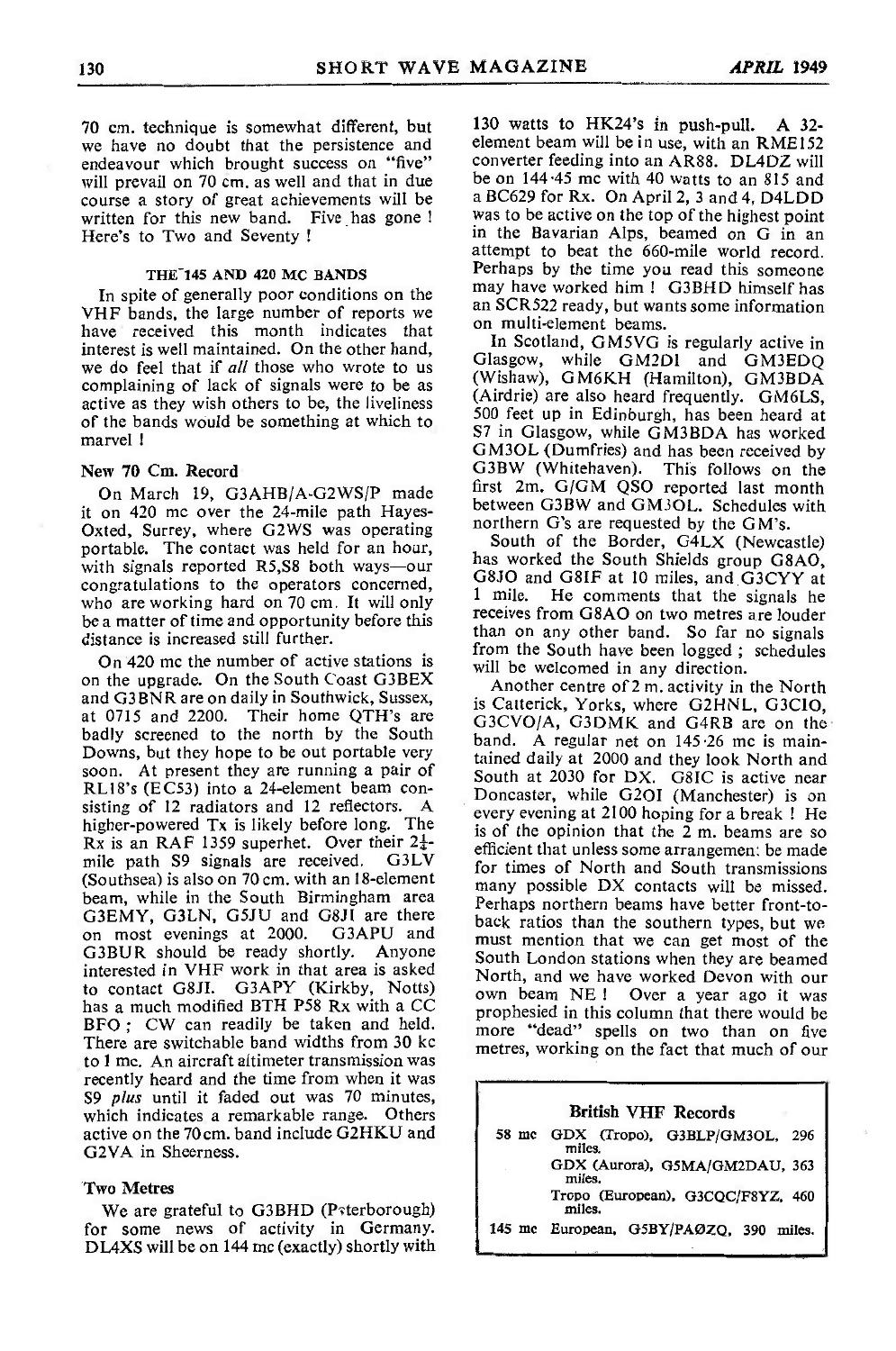

Another VHF Dinner group. In the front row, 1. to r., are G2AJ, G6VX, G2XC, G2NH, G3BLP, G2WS and GI6TK.<br>The ladies in the back row are G2YL (left) and GBLY.

five -metre GDX was probably due to reflection, a mechanism which would be much less<br>effective on 2 m. So we feel that it is just a case of patiently waiting for that settled sum-<br>mer weather and a nice duct.

G2ADZ (Oswestry) called six London stations one evening without success and asks and will beam ESE nightly at 1930, 2030 and for a receiver check-up down South ! He says Stoke.

In Wolverhampton, G3CNY, G3EEZ and G8KL are all on 2 metres. The last-named is anticipating building a 16 -element array and asks for information on feeding it from 50-ohm coax. His Rx is a modified SCR522 He wa<br>with 9003 local oscillator and 12 mc IF. relays. with 9003 local oscillator and 12 me IF. Active stations in Coventry are G3ABA, G3BGG, G4NB, G4RK, GSPP and G6YU, while G2RI is ready in Leicester.<br>G2XS and G5UD (King's Lynn) are hoping

to put Norfolk on the 2 m. map and the former worked G5MA (Ashstead), during one of the few good spells of the past month.

G8QX (Malvern) has hopes of erecting a stacked array, while G5BM (Cheltenham) heard or worked GDX on 14 days during the for anyone requiring Herts. Others active on month. G8DM (Shrivenham. Berks) has two metres include G2AKM (Guildford). G8DM (Shrivenham, Berks) has shifted QTH and as a result will be inactive for a while. The new QTH is about 1 mile from the old. He enquires for 145 me activity the old. He enquires for 145 mc activity (Northfleet) and G8SM (Molesey).<br>between 1700 and 1800, especially on the Finally, our apologies if we ha South Coast or in GC. G3CCP, also at condense your report this time, but the Five-<br>Shrivenham, hopes to be on VHF soon. Metre story in these pages has taken much of G4AP keeps the flag flying at nearby Swindon.

G4OS is active in Chester and G3AUS in active soon. G5QA (Exeter) is finding 145 mc<br>Stoke. The has worked G6WT but In the South-West, G3YH and G5YK keep<br>Bristol in the 2 m. picture. The former has<br>an R1132A with EF54-EF54-EC52 at the front end. He has been heard by G3EHY and G5BH, and is active daily at 1930 and 2230. G3EHY (Banwell) has an RK34 PD on 145 mc 2200, while G4RX (Bridgwater) hopes to be active soon. G5QA (Exeter) is finding 145 mc nought else, using a G2AJ type Tx (Short Wave Magazine, November 1948) a 4 -element beam, and a CC converter with a 2 RF stages. Active hours are 1900-2000 and 2200-2230. He wants information on aerial change-over

News from the South -East includes a shift of QTH by G2CIW (Brentford) to a somewhat lower position on the same hill. (We apologise for identifying G3BLP as G2CIW in the picture last month !) G3BLP (Croydon) has worked G21Q for DX. G5UM (Knebworth) uses a TRF Rx, EF54-EC52-EF50, which gives excellent results on CW. He will keep any schedule at any time (except Wednesdays) two metres include G2AKM (Guildford), G2KG (Chelmsford), G2WJ (Dunmow), G5PB (New Milton)-1830 daily, G6VC

Finally, our apologies if we have had to Metre story in these pages has taken much of our quota of space this month. But we hope